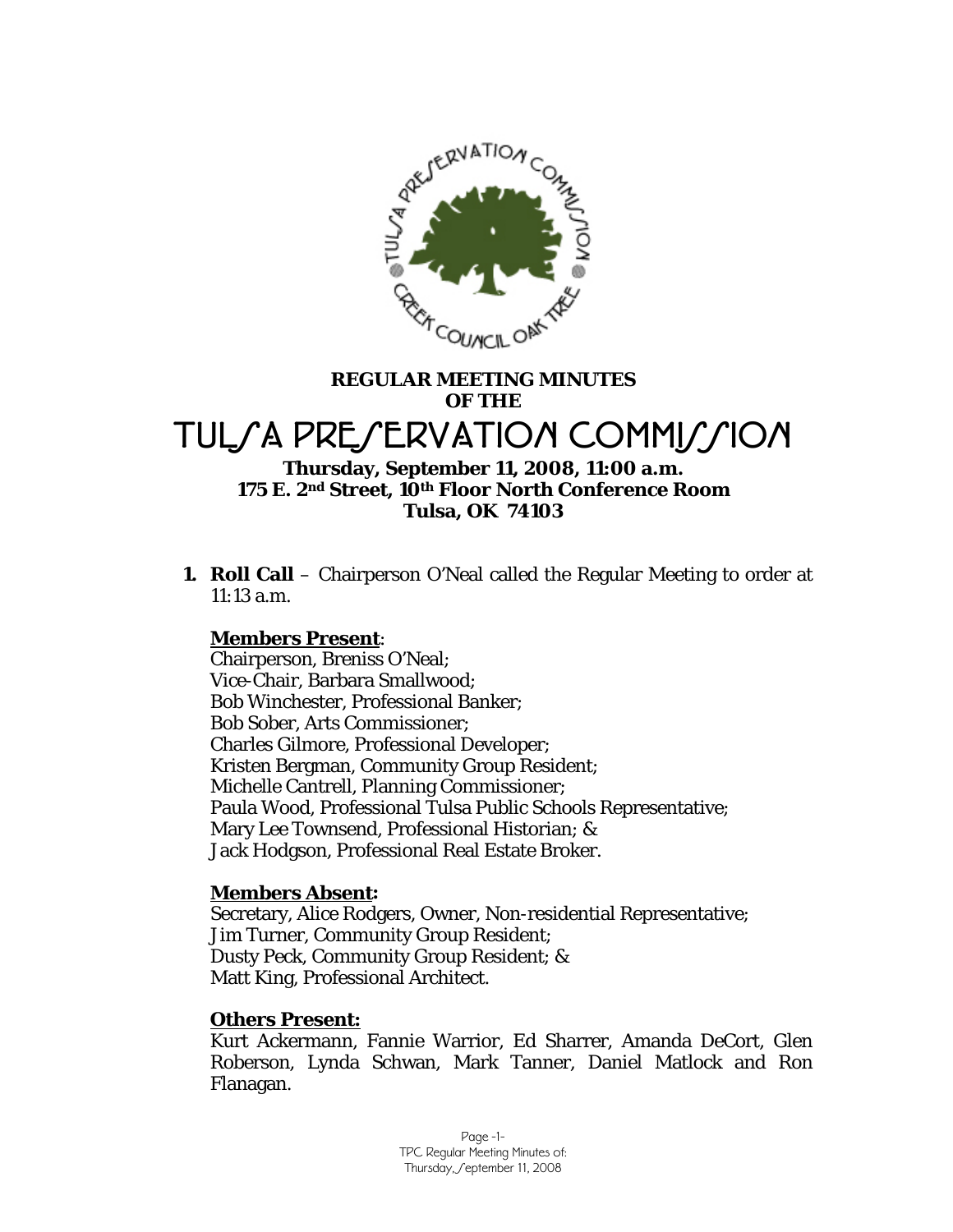## **2. Approval of Minutes of Previous Meetings Regular Meeting Minutes for August 14, 2008;**

Chairperson O'Neal asked if anyone would like to make a motion to approve the Regular Meeting Minutes for August 14, 2008.

Commissioner Bergman made a motion to approve the Regular Meeting Minutes for August 14, 2008 subject to the corrections that were made. The motion was seconded by Commissioner Townsend.

## **By a show of hands, all "In Favor" of the motion to Approve the August 14, 2008 Regular Meeting Minutes:**

- (1) Chairperson O'Neal;
- (2) Vice-Chair Smallwood;
- (3) Charles Gilmore;
- (4) Jack Hodgson;
- (5) Mary Lee Townsend
- (6) Kristen Bergman;
- (7) Michelle Cantrell;
- (8) Bob Winchester;
- (9) Bob Sober; &
- (10) Paula Wood;

# **All Opposed:**

None;

# **All Abstaining:**

None;

# **All not present during this vote:**

None;

The motion was **Approved Unanimously** by members present and voting.

## **3. Consideration of the Mayo Building National Register Nomination Review**

Chairperson O'Neal introduced Architectural Historian, Lynda Schwan and Glen Roberson, Director of the Certified Local Government (CLG) Program from the Oklahoma State Historic Preservation Office (SHPO) in Oklahoma City. She stated that they review all National Register Nominations at the State level; and would like for the Commission to consider the Mayo Building for nomination.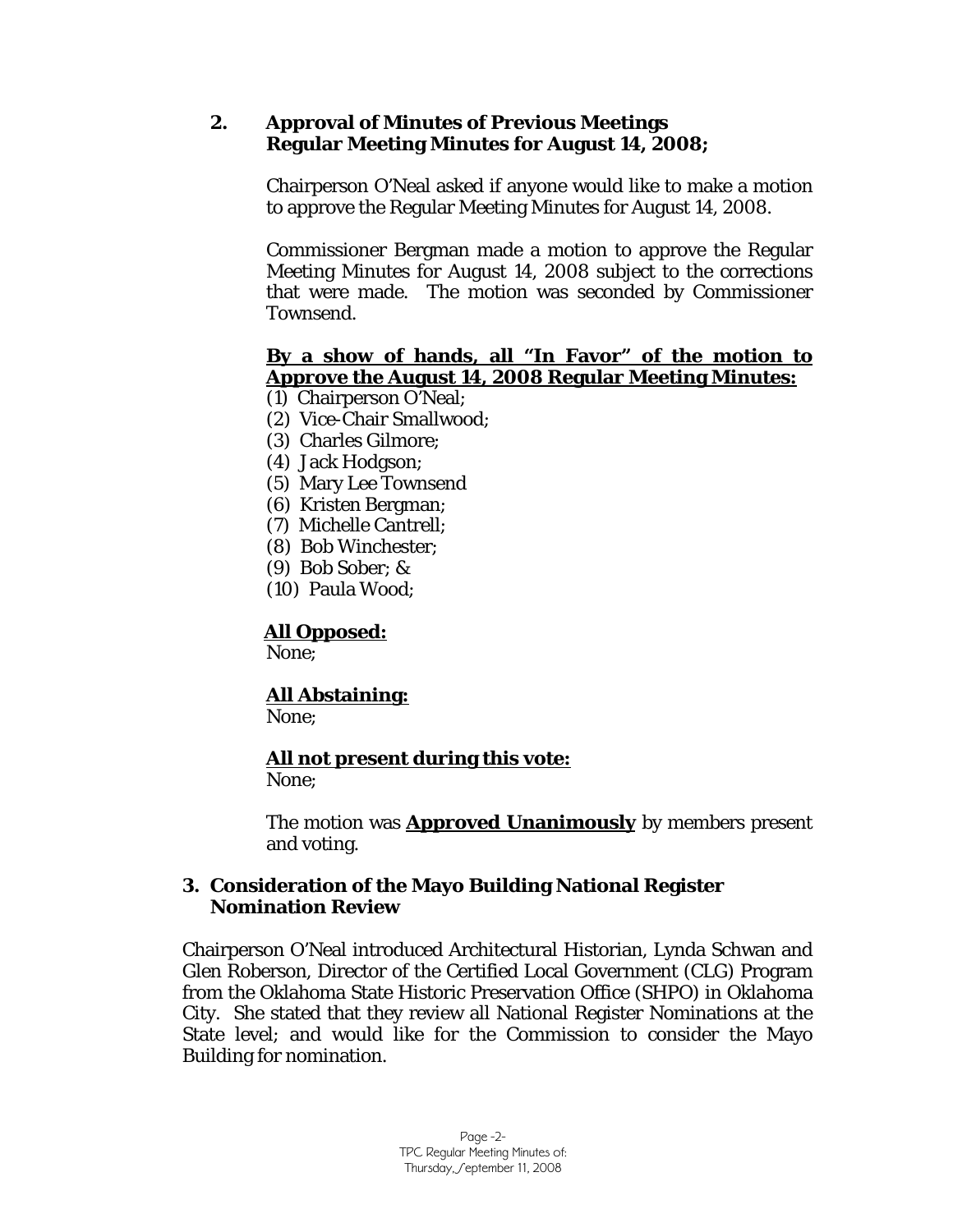Ms. Schwan stated that Cathy Ambler was unable to attend the meeting to answer questions about the nomination. She stated that she had worked very closely with Ms. Ambler on the Mayo Building nomination; and that she, Mr. Roberson and Ms. Ambler would like for the Commission to please consider it for National Register Nomination.

Chairperson O'Neal asked the Commission if everyone had had a chance to review the Mayo Building Nomination; and if anyone would like to make a motion or ask any questions.

Mr. Sharrer made a brief comment stating that the Mayo Building was currently under construction to convert the upper floors of the building to apartments; and upon the approval of this nomination that the Mayo Building project would be eligible for historic rehabilitation tax credits.

Commissioner Bergman made a motion to approve the Mayo Building National Register Nomination. The motion was seconded by Commissioner Hodgson.

### **By a show of hands, all "In Favor" of the motion to Approve the Mayo Building National Register Nomination:**

- (1) Chairperson O'Neal;
- (2) Vice-Chair Smallwood;
- (3) Charles Gilmore;
- (4) Jack Hodgson;
- (5) Mary Lee Townsend
- (6) Kristen Bergman;
- (7) Michelle Cantrell;
- (8) Bob Winchester;
- (9) Bob Sober; &
- (10) Paula Wood;

## **All Opposed:**

None;

# **All Abstaining:**

None;

# **All not present during this vote:**

None;

The motion was **Approved Unanimously** by members present and voting.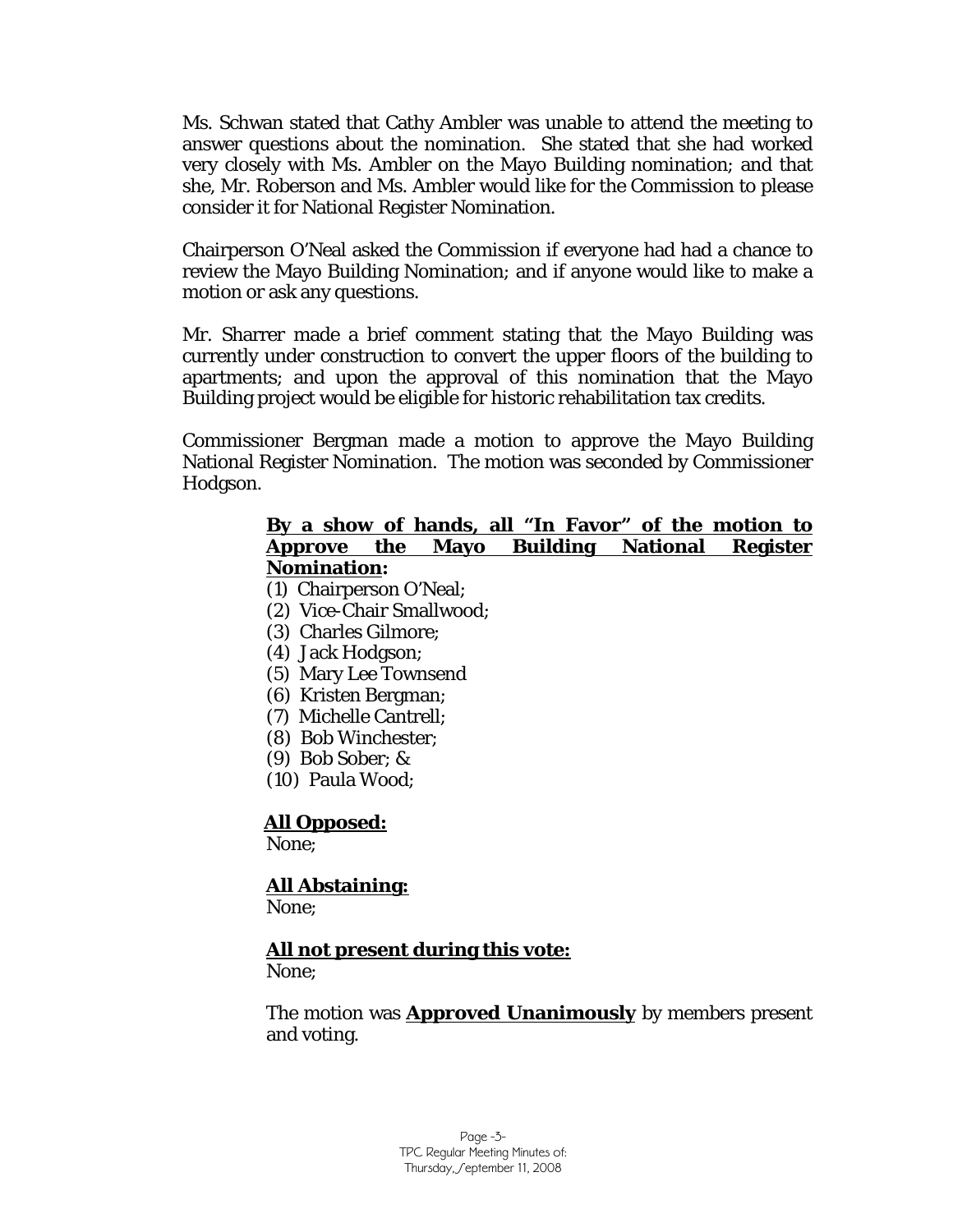## **4. Committee Reports**

## **A. Historic Preservation Committee**

## **i. Announcement of Conflict of Interest**

Chairperson O'Neal asked the Commission if anyone had a conflict of interest with any of the Certificate of Appropriateness (COA) requests that have been brought before the Commission today. No one had a conflict of interest with any of the proposals.

## **ii. Applications for Certificate of Appropriateness**

Chairperson O'Neal briefly informed the COA applicants of how their proposals would be reviewed by the Tulsa Preservation Commission for a final determination.

## **1. 1704 S. Madison Avenue** (North Maple Ridge)

Applicant: Kevin Stephens Request:

- I. Remove vinyl siding and repair original lap siding underneath. Repair window sills to original width. Repair water table trim above foundation stem wall.
- II. Remove slab door and replace with 42" x 83" wood, single light, clear glass door.

COA Subcommittee Complete Application Date: 09-09-2008

## **APPROVED BOTH PARTS WITHOUT CONDITIONS**

Mr. Sharrer presented both parts of Kevin Stephens' Certificate of Appropriateness application to the Commission for a final review. Photographs and drawings were available for review and a slide presentation was shown of the structure in North Maple Ridge.

Mr. Sharrer stated that Mr. Stephens plans to (Part I) remove the vinyl siding and repair the original lap siding underneath the vinyl siding; and repair the window sills to their original width; and repair the water table trim above the foundation stem wall. Mr. Sharrer stated that Mr. Stephens also plans to (Part II) remove the slab door and replace it with a 42" x 83" wood, single light, clear glass door.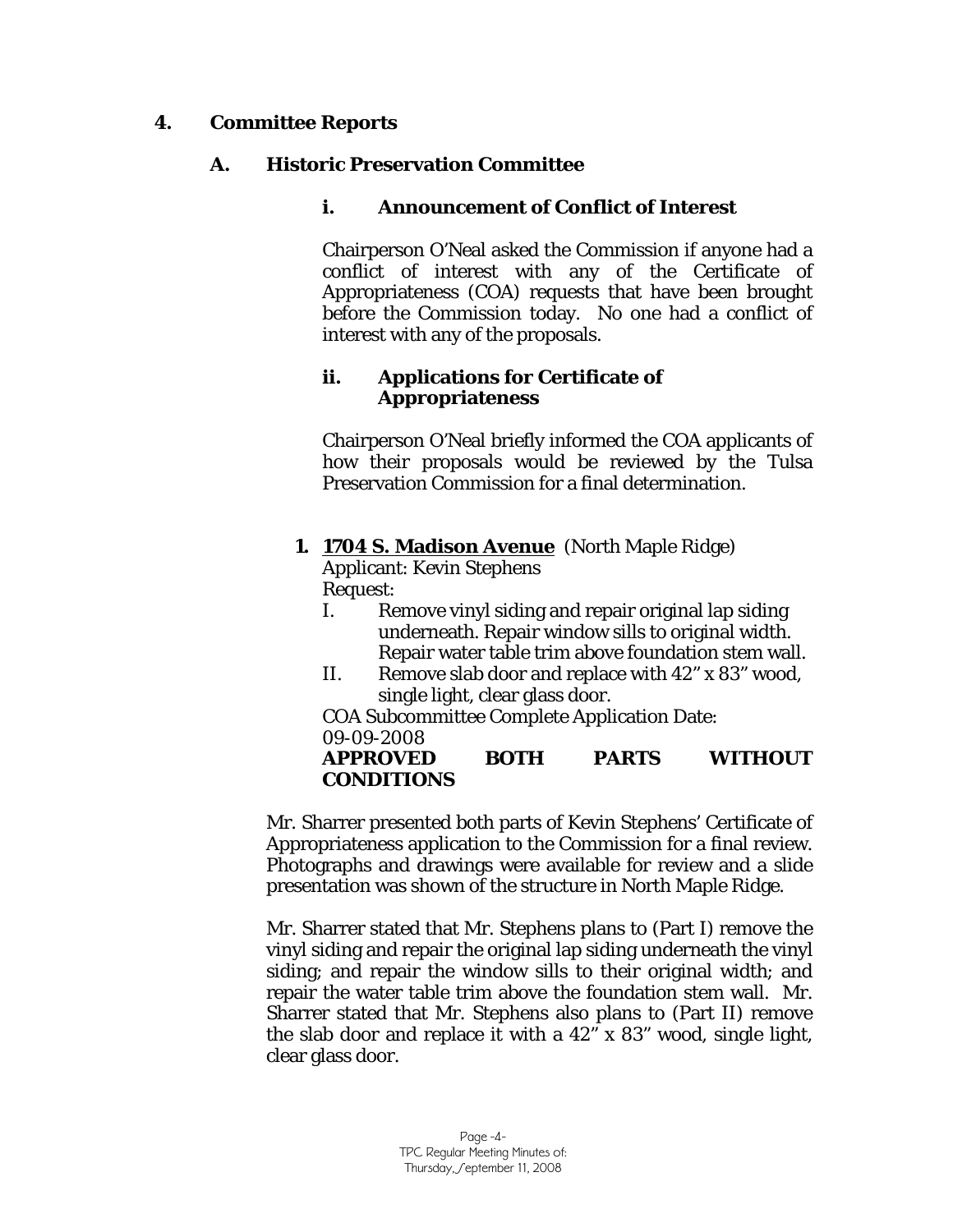Mr. Sharrer read the appropriate design guidelines for this proposal for *Rehabilitation in the North Maple Ridge District.* 

Daniel Matlock, the contractor for Mr. Stephens, was present at the meeting; and he answered questions asked by the Commission.

Chairperson O'Neal asked Vice-Chair Smallwood to please give her report of the recommendation from the COA Subcommittee.

Vice-Chair Smallwood stated that the COA Subcommittee considered both parts of Mr. Stephens' application to be complete after his proposal was reviewed at the September 9, 2008 meeting. She stated that the COA Subcommittee recommended by a unanimous vote to approve both parts of Mr. Stephens' proposal for *Rehabilitation in North Maple Ridge*.

Vice-Chair Smallwood made a motion to approve Mr. Stephens' application for Rehabilitation as recommended by the COA Subcommittee. The motion was seconded by Commissioner Gilmore.

#### **By a show of hands, all "In Favor" of the motion to Approve both parts of Kevin Stephens' application without conditions:**

- (1) Chairperson O'Neal;
- (2) Vice-Chair Smallwood;
- (3) Charles Gilmore;
- (4) Jack Hodgson;
- (5) Mary Lee Townsend
- (6) Kristen Bergman;
- (7) Michelle Cantrell;
- (8) Bob Winchester;
- (9) Bob Sober; &
- (10) Paula Wood;

#### **All Opposed:**

None;

#### **All Abstaining:**

None;

**All not present during this vote:** None;

The motion was **Approved Unanimously** by members present and voting.

> Page -5- TPC Regular Meeting Minutes of: Thursday, Geptember 11, 2008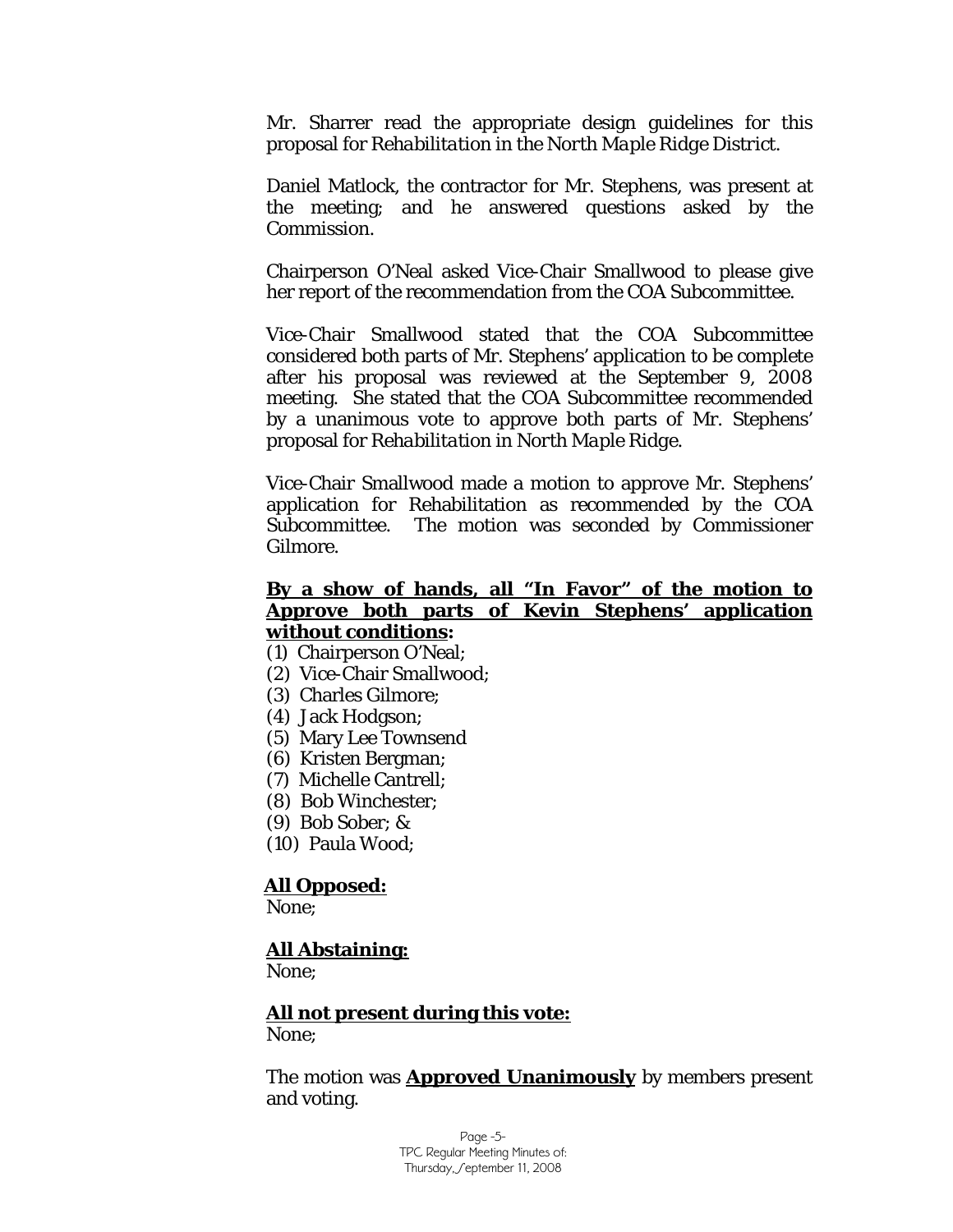*The Tulsa Preservation Commission Approved both parts of Kevin Stephens' proposal based on guidelines under General Requirements, 1.0.1, 1.0.2 & 1.0.3; Building Wall Materials, 1.1.1 & 1.1.1; and Windows & Doors, 1.2.1 & 1.2.3 for Rehabilitation of Existing Buildings for the North Maple Ridge Historical District.*

### **2. 1620 S. Quincy Avenue** (Swan Lake) Applicant: Metro Development Group Request: Replace existing front door with new Craftsmanstyle wood front door. COA Subcommittee Complete Application Date: 09-09- 2008 **APPROVED WITHOUT CONDITIONS**

Mr. Sharrer presented Metro Development Group's Certificate of Appropriateness application to the Commission for a final review. Photographs and drawings were available for review and a slide presentation was shown of the structure in Swan Lake.

Mr. Sharrer stated that Metro Development Group plans to replace the existing front door with a new Craftsman-style wood front door.

Mr. Sharrer read the appropriate design guidelines for this proposal for *Rehabilitation in the Swan Lake District.* 

Chairperson O'Neal asked Vice-Chair Smallwood to please give her report of the recommendation from the COA Subcommittee.

Vice-Chair Smallwood stated that the COA Subcommittee considered Metro Development Group's application to be complete after their proposal was reviewed at the September 9, 2008 meeting. She stated that the COA Subcommittee recommended by a unanimous vote to Metro Development Group's proposal for *Rehabilitation in Swan Lake*.

No one from Metro Development Group attended this meeting to represent this proposal.

Vice-Chair Smallwood made a motion to approve Metro Development Group's application for Rehabilitation as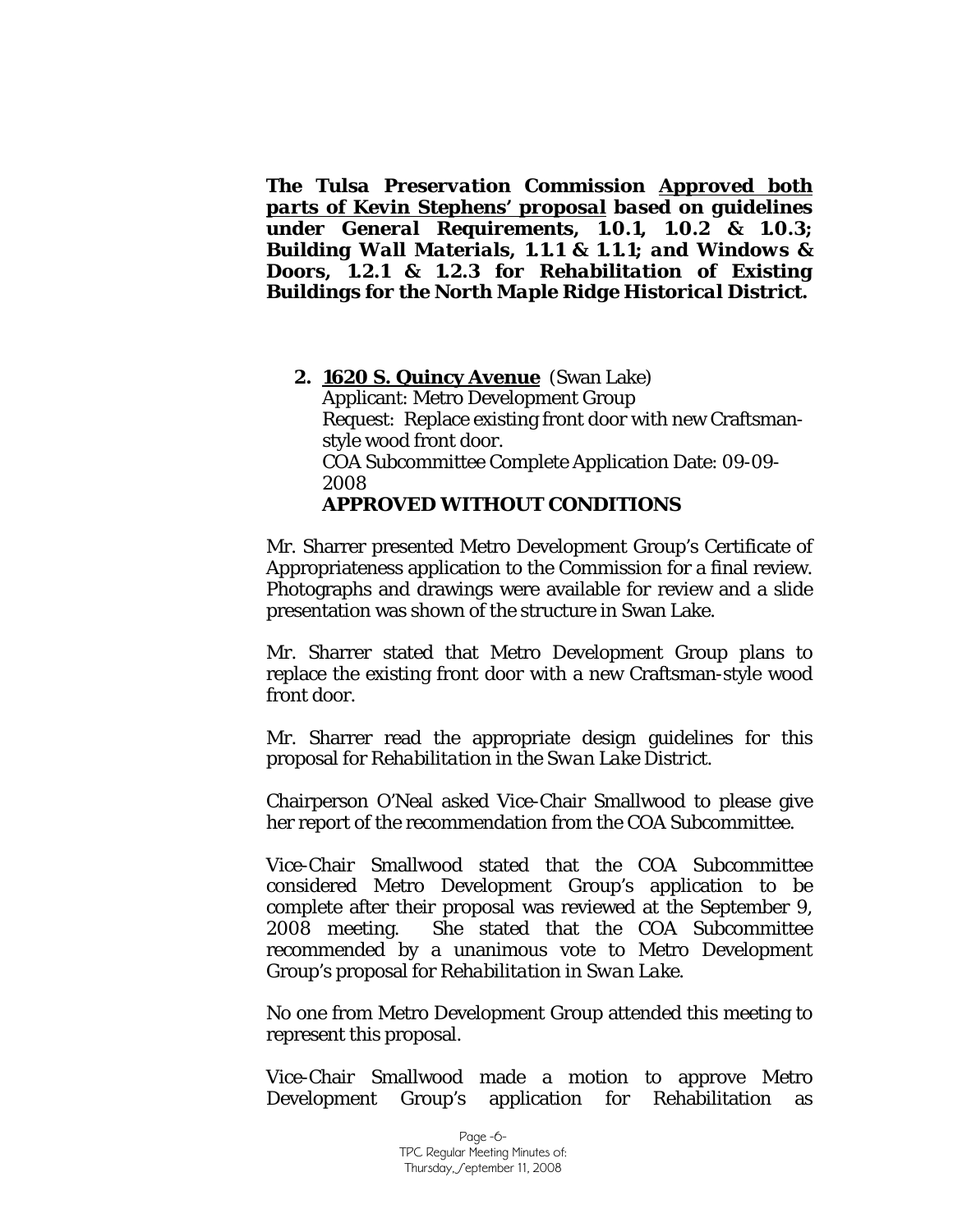recommended by the COA Subcommittee. The motion was seconded by Commissioner Wood.

## **By a show of hands, all "In Favor" of the motion to Approve Metro Development Group's application without conditions:**

- (1) Chairperson O'Neal;
- (2) Vice-Chair Smallwood;
- (3) Charles Gilmore;
- (4) Jack Hodgson;
- (5) Mary Lee Townsend
- (6) Kristen Bergman;
- (7) Michelle Cantrell;
- (8) Bob Winchester;
- (9) Bob Sober; &
- (10) Paula Wood;

#### **All Opposed:**

None;

#### **All Abstaining:**

None;

## **All not present during this vote:**

None;

The motion was **Approved Unanimously** by members present and voting.

*The Tulsa Preservation Commission Approved Metro Development Group's proposal based on guidelines under General Requirements, 1.0.1 & from Windows and Doors, 1.2.1 & 1.2.3 for Rehabilitation of Existing Buildings for the Swan Lake Historical District.*

#### **3. 1711 S. Yorktown Avenue** (Yorktown)

Applicant: Mark Tanner Request: I. Install composite lap siding and 1 x 8 waist trim. COA Subcommittee Complete Application Date: 09-09-2008 **RECOMMENDED FOR APPROVAL (PART I) WITH CONDITIONS**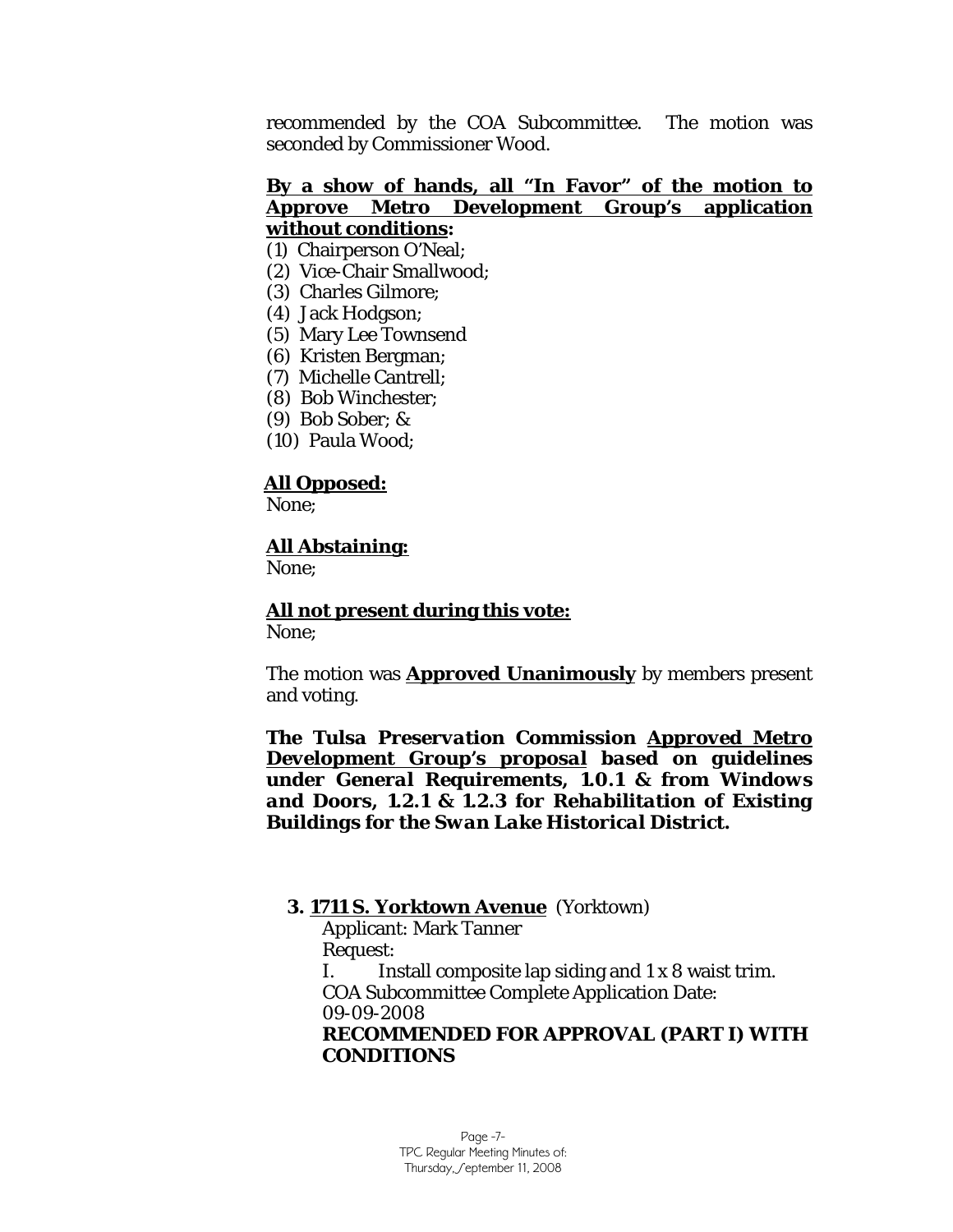Mr. Sharrer presented Part I of II parts of Mark Tanner's Certificate of Appropriateness application to the Commission for a final review. Photographs and drawings were available for review and a slide presentation was shown of the structure in Yorktown.

Mr. Sharrer stated that the work had already been done on Mr. Tanner's house. He stated that Mr. Tanner had already installed composite lap siding on the structure, and that the proposal to install 1" x 8" waist trim would make the house match the original detailing more closely. Mr. Sharrer stated that the structure was non-contributing to the Yorktown Historic District according to the Yorktown National Register Nomination report; and that this house is two (2) structures combined together as one.

Mr. Sharrer read the appropriate design guidelines for Part I of this proposal for *Non-Contributing Structures in the Yorktown District.* 

Mr. Tanner was present at the meeting; and he answered questions that were asked by the Commission. Mr. Tanner added that there were three (3) courses of siding in each board.

Chairperson O'Neal asked Vice-Chair Smallwood to please give her report of the recommendation from the COA Subcommittee.

Vice-Chair Smallwood stated that the COA Subcommittee considered Part I of Mr. Tanner's application to be complete after his proposal was reviewed at the September 9, 2008 meeting. She stated that the COA Subcommittee recommended by a unanimous vote to approve Part I of Mr. Tanner's proposal for *Non-Contributing Structures in Yorktown* with the following conditions:

> $\Diamond$  That there be some type of top rail trim installed that is close to the photo shown by staff

Vice-Chair Smallwood made a motion to approve Part I of Mr. Tanner's application on this Non-Contributing Structure as recommended by the COA Subcommittee. The motion was seconded by Commissioner Sober.

#### **By a show of hands, all "In Favor" of the motion to Approve Part I of Mark Tanner's application with conditions:**

- (1) Chairperson O'Neal;
- (2) Vice-Chair Smallwood;
- (3) Charles Gilmore;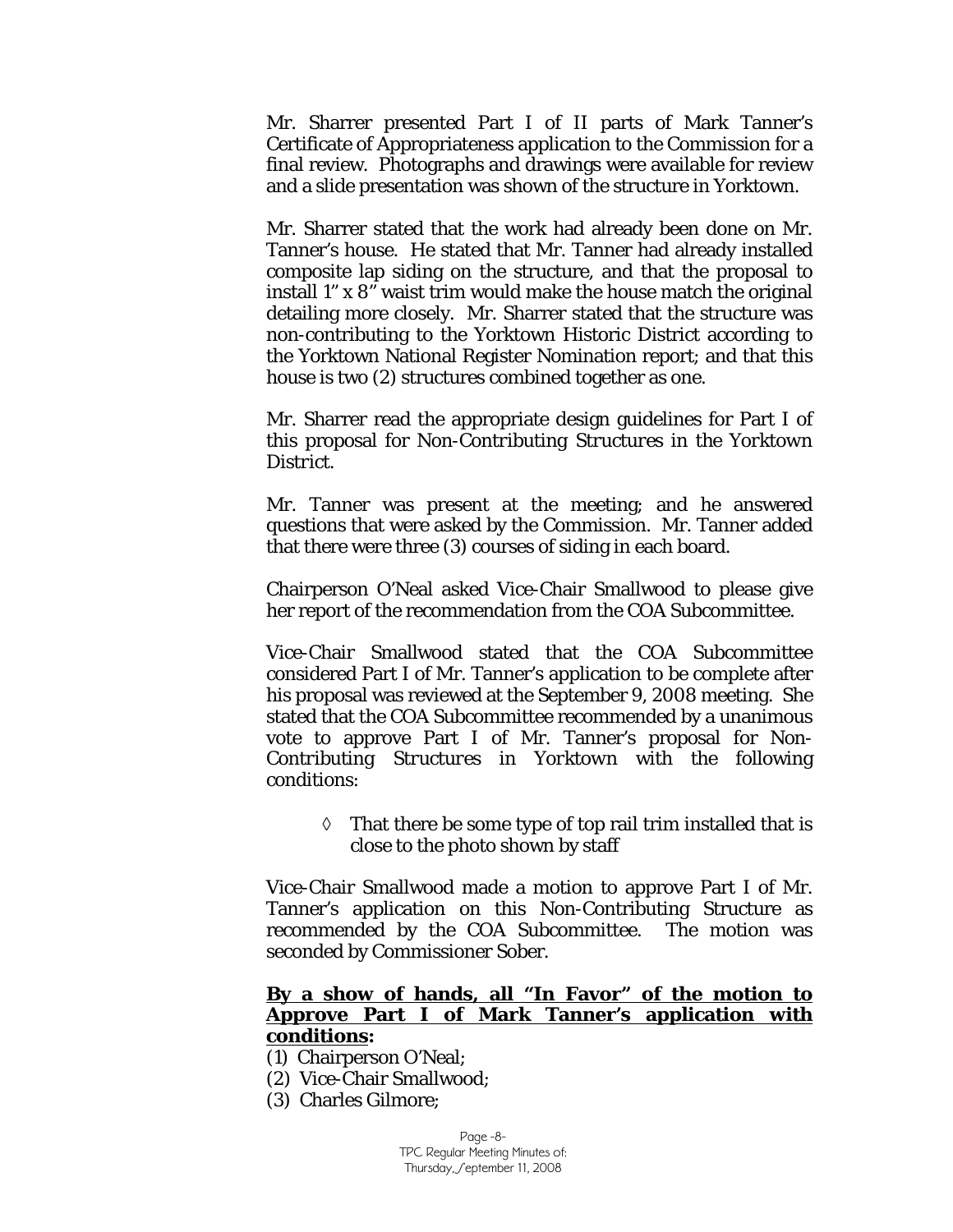- (4) Jack Hodgson;
- (5) Mary Lee Townsend
- (6) Kristen Bergman;
- (7) Michelle Cantrell;
- (8) Bob Winchester;
- (9) Bob Sober; &
- (10) Paula Wood;

#### **All Opposed:**

None;

#### **All Abstaining:**

None;

#### **All not present during this vote:** None;

The motion was **Approved Unanimously** by members present and voting.

*The Tulsa Preservation Commission Approved Part I of Mark Tanner's proposal based on guidelines under General Requirements, E.1.0.3; & Building Wall Materials, A.1.1.1 & A.1.1.2 for Non-Contributing Residential Structures for the Yorktown Historical District.*

#### **3. 1711 S. Yorktown Avenue** (Yorktown)

Applicant: Mark Tanner Request:

II. Install single-hung vinyl windows with 9-light Prairie design.

COA Subcommittee Complete Application Date: 09-09-2008

### **RECOMMENDED FOR APPROVAL (PART II) WITH OPTION**

Mr. Sharrer presented Part II of II parts of Mark Tanner's Certificate of Appropriateness application to the Commission for a final review. Photographs and drawings were available for review and a slide presentation was shown of the structure in Yorktown.

Mr. Sharrer stated again that the work had already been done on Mr. Tanner's house. He stated that Mr. Tanner had already installed the single-hung vinyl windows with the 9-light Prairie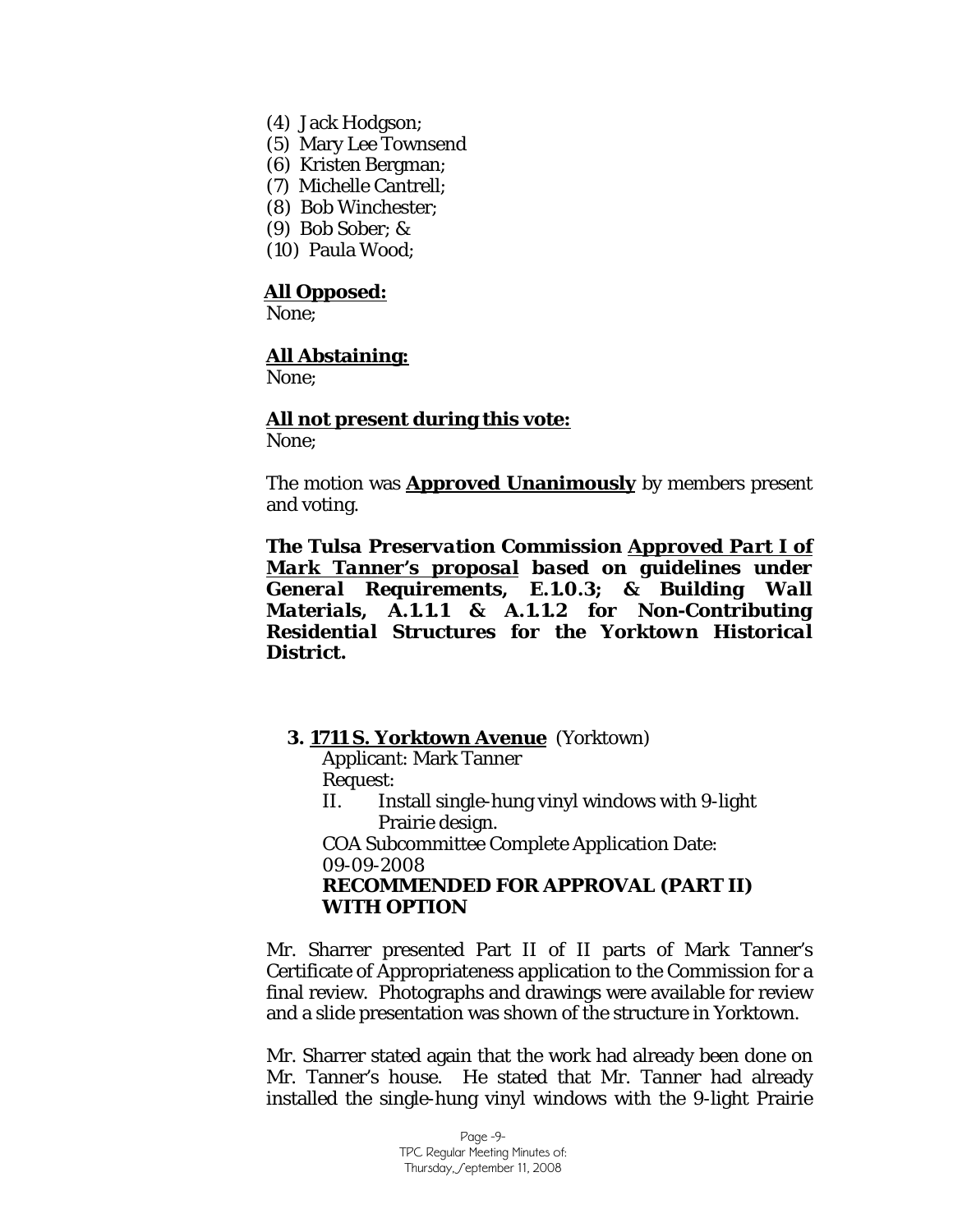design, except for two (2) windows on the south elevation, which were fixed 9-light windows. Mr. Tanner's proposal is to address those two (2) windows by replacing the glass with a 9-over-1 pattern, matching the original windows.

Mr. Sharrer read the appropriate design guidelines for Part II of this proposal for *Non-Contributing Structures in the Yorktown District.* 

Mr. Tanner answered questions that were asked by the Commission. The Commission then complimented Mr. Tanner and stated that the house looks so much better now.

Chairperson O'Neal asked Vice-Chair Smallwood to please give her report of the recommendation from the COA Subcommittee.

Vice-Chair Smallwood stated that the COA Subcommittee considered Part II of Mr. Tanner's application to be complete after his proposal was reviewed at the September 9, 2008 meeting. She stated that the COA Subcommittee recommended by a unanimous vote to approve Part II of Mr. Tanner's proposal for *Non-Contributing Structures in Yorktown* with an option:

> ◊ Having a window pane design with interior muntins to mimic 9 over 1 single hung windows.

Vice-Chair Smallwood made a motion to approve Part II of Mr. Tanner's application on this Non-Contributing Structure as recommended by the COA Subcommittee. The motion was seconded by Commissioner Sober.

## **By a show of hands, all "In Favor" of the motion to Approve Part II of Mark Tanner's application with an option:**

- (1) Chairperson O'Neal;
- (2) Vice-Chair Smallwood;
- (3) Charles Gilmore;
- (4) Jack Hodgson;
- (5) Mary Lee Townsend
- (6) Kristen Bergman;
- (7) Michelle Cantrell;
- (8) Bob Winchester;
- (9) Bob Sober; &
- (10) Paula Wood;

#### **All Opposed:**

None;

Page -10- TPC Regular Meeting Minutes of: Thursday, Geptember 11, 2008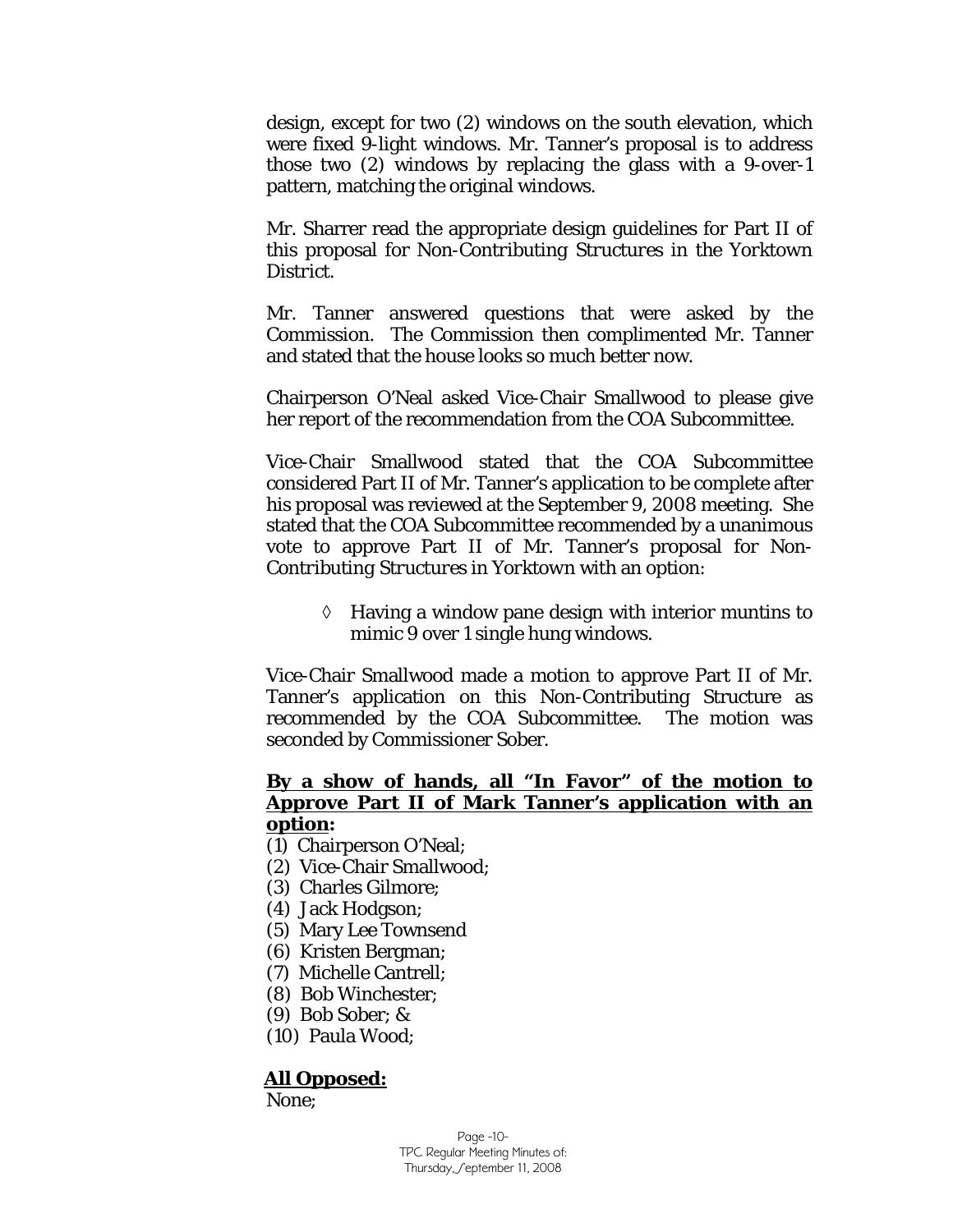## **All Abstaining:**

None;

**All not present during this vote:** None;

The motion was **Approved Unanimously** by members present and voting.

*The Tulsa Preservation Commission Approved Part II of Mark Tanner's proposal based on guidelines under General Requirements, E.1.0.3; & Windows and Doors, A.1.2.1 through A.1.1.4 for Non-Contributing Residential Structures for the Yorktown Historical District.*

## **B. Rules & Regulations Committee**

No report from Committee Chairman Gilmore.

## **C. Outreach Committee**

Committee Chairperson Bergman reported that Tim Williams has submitted an article for her review to be submitted for publication in the *Tulsa World*. She believes it is an outstanding article that was well written. The Commission applauded Mr. Williams.

Committee Chairperson Bergman announced the next meeting of the Outreach Committee will be at Elote at 11:30 a.m., on Friday, September 19, 2008.

## **4. Chair Report**

Chairperson O'Neal thanked the Commissioners who attended the 3:30 meeting with Nore' Winter; and she thanked staff for doing a good job of putting the meeting together.

Chairperson O'Neal stated that staff had placed brochures and posters at the meeting room's back table about the PLANiTULSA Public Workshops on September 22nd & 23rd; and that they're available for them to take and hand out to their friends and to the public to spread the word about the workshops.

Chairperson O'Neal reported that in the opinion section of the (09-07-2008) Sunday Tulsa World that there is a great article about "Preservation Opinion Thoughts." She stated that you can read the entire article at [www.tulsaworld.com/preservationsurvey](http://www.tulsaworld.com/preservationsurvey)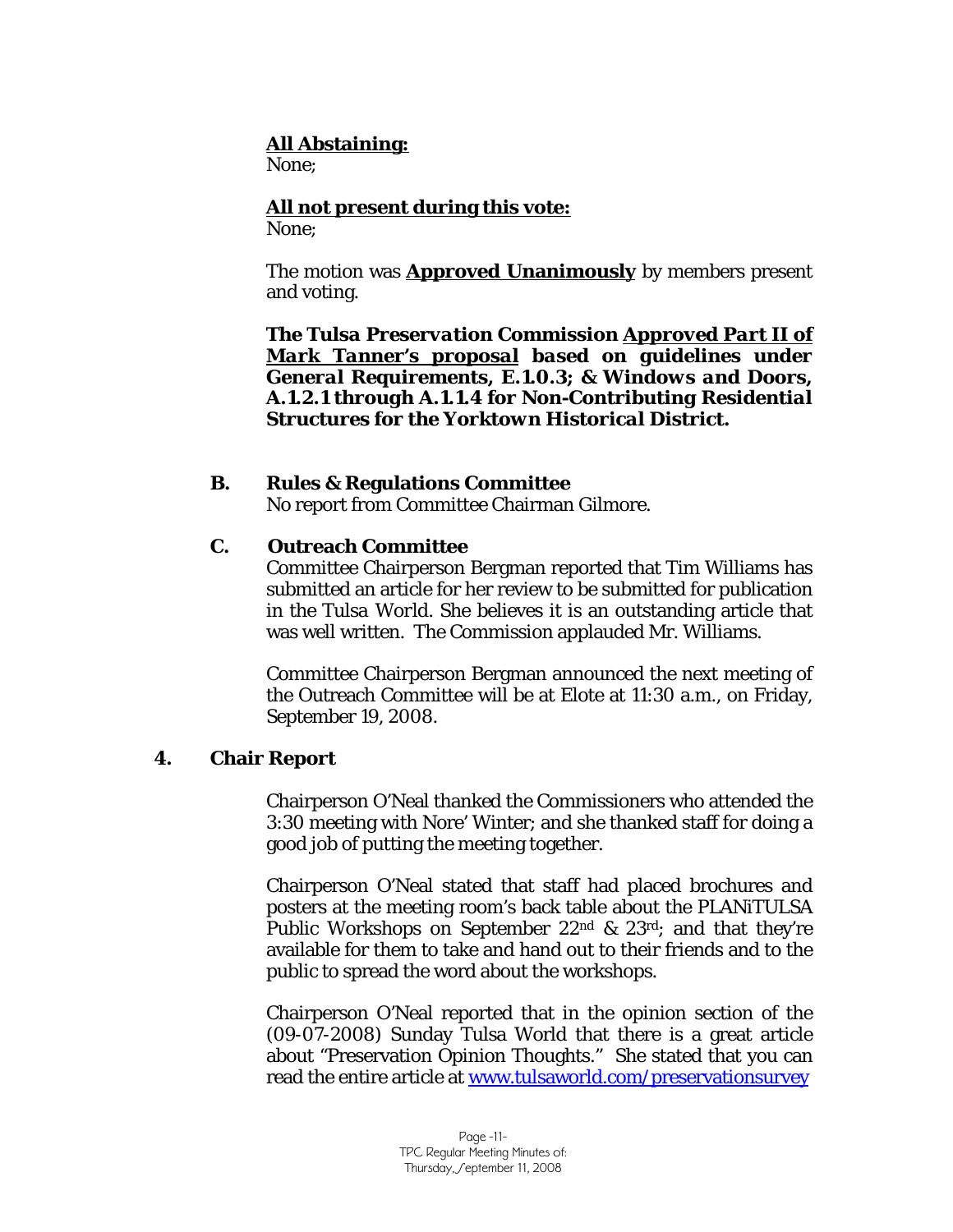## **5. Staff Report**

The September Staff Report was distributed to the Commission prior to this meeting by staff.

## **6. Absence Report**

There were no absences to report.

**7. New Business** 

None.

## **8. Other Business**

*This agenda item is reserved for public comment or presentations to the TPC.* 

a) Hazard Mitigation Plan HP Annex Update -- Ron Flanagan, R.D. Flanagan & Associates

Chairperson O'Neal introduced Ron Flanagan from R.D. Flanagan & Associates. She announced that Mr. Flanagan will give a 10 minute sneak peak of the presentation that he will be delivering at the National Preservation Conference on the HP elements of the Hazard Mitigation Plan update.

Mr. Flanagan stated that the Hazard Mitigation Plan presentation has been put together in conjunction with Tim Novell from Tulsa Partners and by working with the Tulsa Preservation Commission staff. He stated that this 20-minute presentation will be presented at the 5-day National Preservation Conference here in Tulsa, October 21 thru 25, 2008.

Mr. Flanagan stated that this is a pilot study funded by the Federal Emergency Management Agency (FEMA) to try to integrate historic preservation into hazard mitigation planning for communities throughout the country. He stated that he wanted to make a strong stand that the federal government needs to require historic preservation in all future hazard mitigation planning efforts; and that he believes that it is extremely important. Mr. Flanagan stated that he had completed about forty (40) studies throughout the state of Oklahoma; and that historic preservation is something that is extremely important, especially for small communities. Mr. Flanagan stated historic preservation is not just a "big community thing". He stated that small communities identify themselves with their historic structures in their communities. Mr. Flanagan stated that they're often the most important resources in their communities.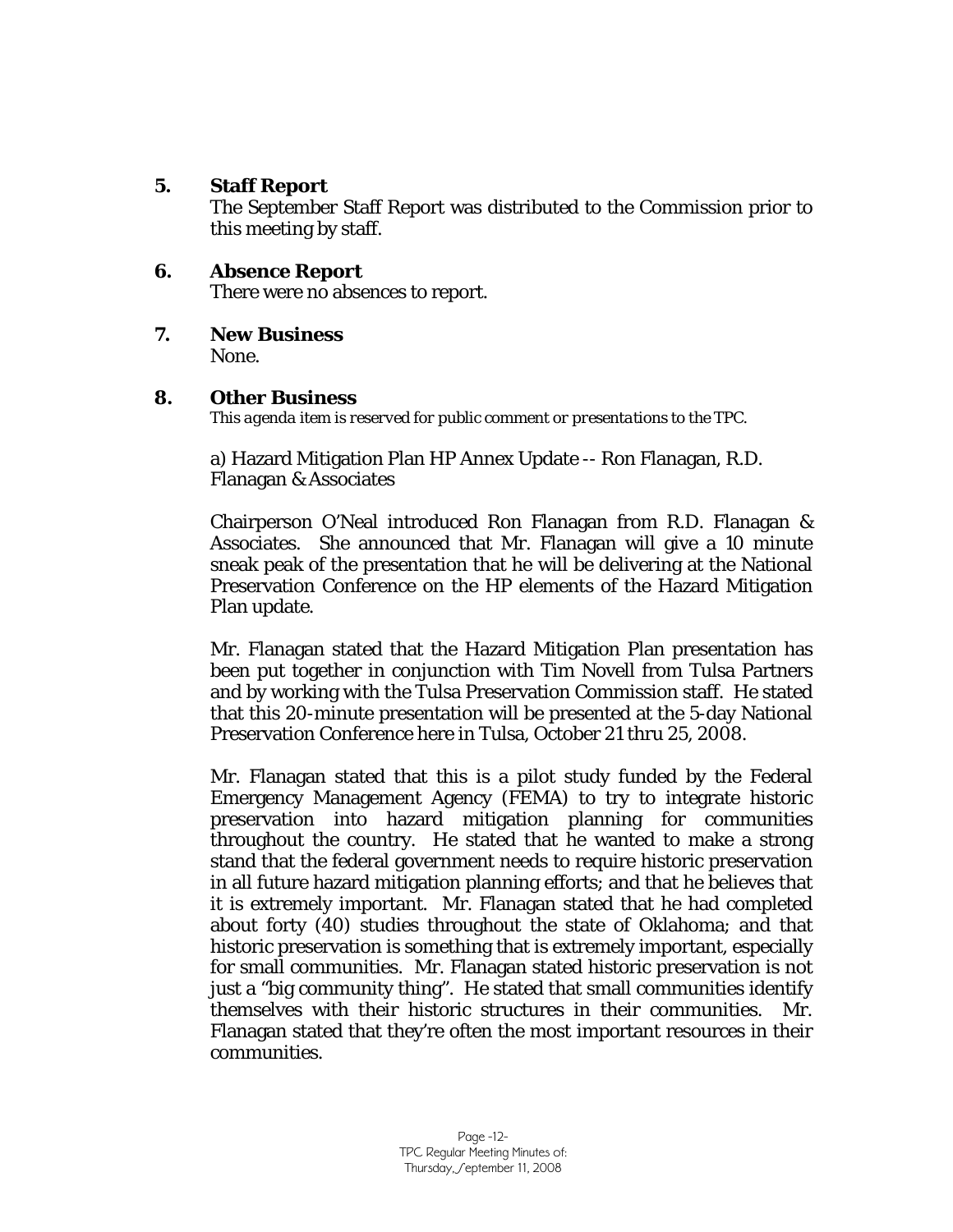Mr. Flanagan stated that after the President has declared a federal disaster in a certain area that federal funds will be made available only to those communities with FEMA-approved hazard mitigation plans. He stated that the City of Tulsa has a hazard mitigation plan that was approved by FEMA in 2003; and that the City of Tulsa was one of the first in the Nation to have a FEMA approved plan. He stated that he was the consultant to the federal government back in the 1980's on the development of this entire process. Mr. Flanagan stated that the City of Tulsa has always been a leader in flood management; and in hazard mitigation and now he wants the City of Tulsa to also be a leader in pushing for historic preservation to become part of this planning process.

Mr. Flanagan stated that a representative from FEMA will be at the National Preservation Conference making a presentation on hazard mitigation. He wants to push FEMA to make historic preservation considerations in hazard mitigation planning more than just a recommendation; and that he would appreciate the Tulsa Preservation Commission's support to make it mandatory that communities take this into consideration into the future.

Mr. Flanagan stated that their goal is to develop hazard mitigation planning measures for preserving and enhancing the community's historic and cultural resources. Tulsa has a wealth of them. He stated that the process of preparing the plan includes working with the Citizens Advisory Committee, which includes members and staff from the Tulsa Preservation Commission.

Mr. Flanagan asked if he could take a picture of the Tulsa Preservation Commission; and Chairperson O'Neal responded by stating that he could. Before taking the picture, Mr. Flanagan asked the Commission if there was anything that he could do to make the pilot presentation better. Commissioner Bergman asked that Mr. Flanagan not use abbreviations or acronyms in the presentation. Chairperson O'Neal responded by stating to Mr. Flanagan that she will give the Commission his telephone number and have them contact him. No vote was taken.

#### b) PLANiTULSA Public Workshops, September 22-23 -- Bob Sober

Commissioner Sober announced that PLANiTULSA will be sponsoring two (2) citywide workshops on September 22nd and 23rd. He explained to the Commission members what to expect at the citywide workshops which may have over a thousand people in attendance. He stated that they're going to break people up in small groups to plan on how they want the City of Tulsa to change and how they want it to look in 10-20 years. He stated that each group will make a presentation; and that they want people with different opinions of guiding principles for the city.